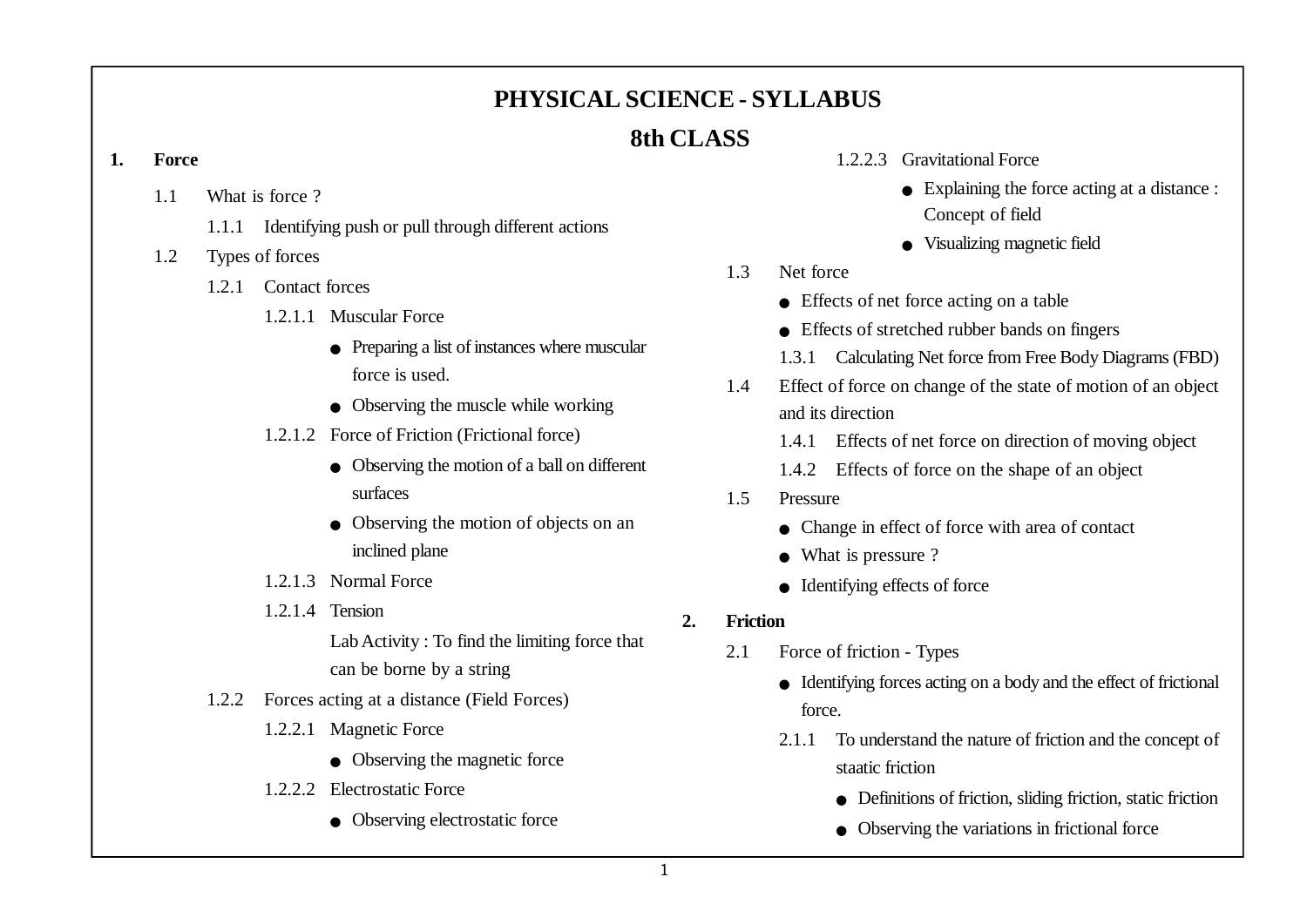- 2.2 Factors affecting friction
	- 2.2.1 Effect of rough surface on frictional force
	- 2.2.2 Effect of area of contact on frictional force
	- 2.2.3 Effect of Normal force on friction
- 2.3 Is friction necessary ?
	- 2.3.1 Friction produces heat
- 2.4 Increasing the drecreasing friction
	- 2.4.1 How to reduce friction?
	- 2.4.2 Effect of rollers on friction
	- 2.4.3 Understanding the princle of ball bearings
- 2.5 Fluid friction
	- $\bullet$  Observing fluid friction
	- 2.5.1 Identifying factors influencing the fluid friction
- **3. Synthetic Fibres and Plastics**
	- 3.1 Clothes made from Natural fibres
	- 3.2 What is synthetic fibre ?
		- 3.2.1 Concepts of monomer and polymer
	- 3.3 Identifying synthetic fibres
		- 3.3.1 identifying synthetic fibres by burning test
	- 3.4 Some of the synthetic fibres / examples for synthetic fibres
		- 3.4.1 Nylon
			- $\bullet$  How is nylon made ?
			- $\bullet$  How strong is nylon ?
		- 3.4.2 Rayon
			- $\bullet$  How is rayon prepared ?
			- <sup>O</sup> Why are different synthetic fibres mixed ?
- 3.4.3 Acrylic
- 3.4.4 Why synthetic fibres ?
- 3.4.5 Polysters
	- $\bullet$  How can you say a bottle is PET bottle ?
	- $\bullet$  Identification of various articles with recycling codes
- 3.5 Plastics around us
	- 3.5.1 What is a plastic ?
	- 3.5.2 Types of plastics
		- $\bullet$  Identifying thermoplastic and thermo setting plastic by flame test.
		- 3.5.2.1 Thermoplastics
		- 3.5.2.2 Thermo setting plastics
	- 3.5.3 Why do we prefer plastics ?
	- 3.5.4 Plastics and Environment
- 3.6 Bio degradable and non-bio degradable substances
- 3.7 Principle of 4R (Reduce, Recyle, Reuse and Recover)
	- 3.7.1 Reduce
	- 3.7.2 Reuse
	- 3.7.3 Recycle
		- $\bullet$  Recycling code
		- $\bullet$  Role of codes in Recycling process
		- $\bullet$  Uncoded plastics
	- 3.7.4 Recover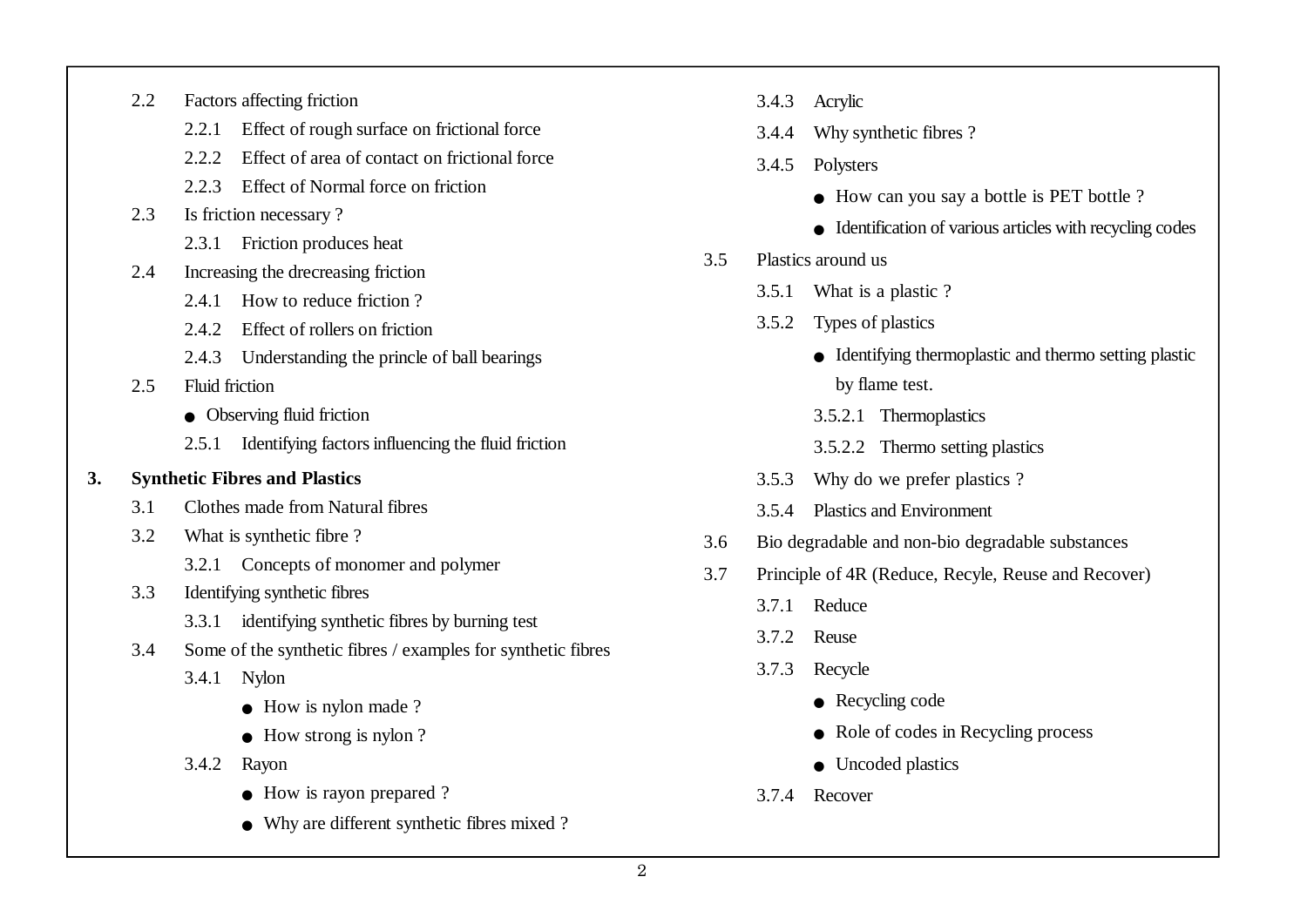#### **4. Metals and Non metals**

- 4.1 Metals and non metals an introduction
- 4.2 Physical properties of metals and non metals
	- 4.2.1 Appearance Lustrous nature
		- $\bullet$  Observing appearance and colour of materials
	- 4.2.2 Sonarity
		- $\bullet$  Listening sound produced by some materials
	- 4.2.3 Mallcability
		- $\bullet$  Identifying mallcability of material
	- 4.2.4 Ductility
	- 4.2.5 Electrical conductivity
		- $\bullet$  Identifying electrical conductivity of a material
	- 4.2.6 Conductivity of Heat
		- $\bullet$  Observing conductivity of heat of metals
- 4.3 Chemical properties of metals and non metals
	- 4.3.1 Reaction with oxygen
		- $\bullet$  Rusting of metals
	- 4.3.2 Reaction with water
	- 4.3.3 Reaction with acids
- 4.4 Reactivity of metals
- 4.5 Some uses of non metals
- 4.6 Some uses of metals
- **5. Sound**
	- 5.1 Production of sound
		- listening sound and predicting source
		- $\bullet$  identifying different sounds
- 5.1.1 Vibrating bodies produce sound
	- $\bullet$  Observing sound produced by a vibrating body
- 5.2 Sound has energy
- 5.3 Musical instruments
	- <sup>O</sup> producing sounds that resembles sound of rainfall
	- $\bullet$  observing changes in sound
- 5.4 Sounds produced by human
	- 5.4.1 Structure of voice box
		- Observing movements of vocal cords during speech
- 5.5 Sound propogation
	- 5.5.1 Sound needs medium to propogate
	- 5.5.2 Propogation of sound in different media
		- Observing sound propogation in Solids
		- $\bullet$  Observing sound propogation in liquids
	- 5.5.3 Is sound propogate without medium
- 5.6 How do we hear sound
	- 5.6.1 Structure and function of eardrum
- 5.7 Characteristics of sound
	- 5.7.1 Loudness Feebleness
		- Observing relationship between the intensity of sound produced and vibrations of a body
	- 5.7.2 Pitch
		- $\bullet$  Identifying pitch or shrillness of a sound
- 5.8 Normal sound consists of mixed frequencies
- 5.9 Noice and music
- 5.10 Audible range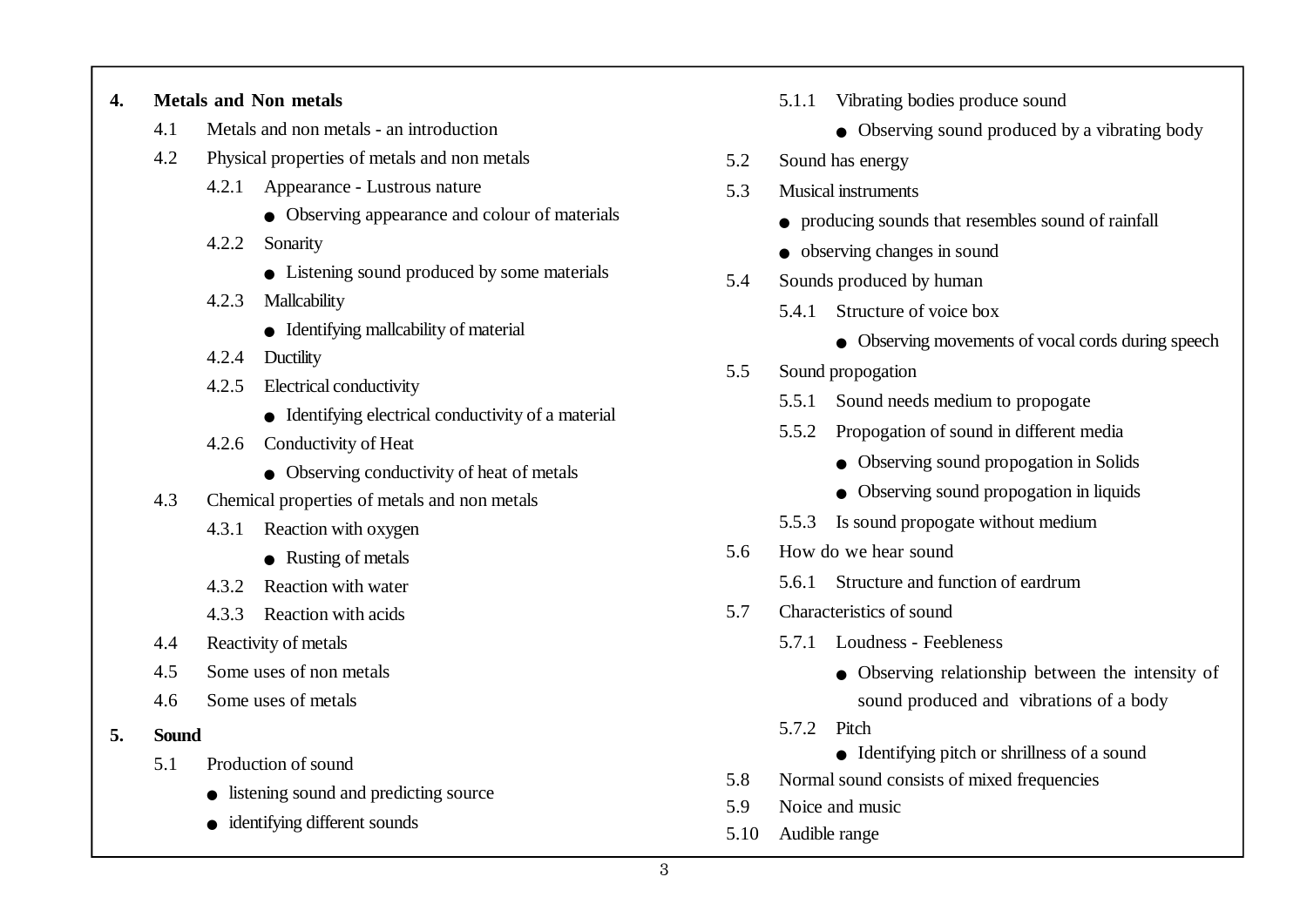|    | 5.11                                | Sound pollution                                            |  |  |  |  |
|----|-------------------------------------|------------------------------------------------------------|--|--|--|--|
|    |                                     | 5.11.1 Effects of sound pollution                          |  |  |  |  |
|    |                                     | 5.11.2 Controlling measures                                |  |  |  |  |
| 6. |                                     | Reflection of Light at plane surfaces                      |  |  |  |  |
|    | 6.1                                 | Formation of image by a Pin hole camera                    |  |  |  |  |
|    | 6.2                                 | Fermat principle                                           |  |  |  |  |
|    | 6.3                                 | Plane mirror                                               |  |  |  |  |
|    | 6.4                                 | Reflection $-$ its laws                                    |  |  |  |  |
|    |                                     | 6.4.1 Plane of reflection                                  |  |  |  |  |
|    | 6.5                                 | Plane mirrors – image formation                            |  |  |  |  |
|    |                                     | 6.5.1 Characteristics of an image formed by a plane mirror |  |  |  |  |
| 7. |                                     | <b>Coal and Petroleum</b>                                  |  |  |  |  |
|    | 7.1                                 | Sources of materials                                       |  |  |  |  |
|    | 7.2                                 | Exhaustible and inexhaustable resources                    |  |  |  |  |
|    | 7.3                                 | Fuels - Coal, Petroleum, Natural Gas                       |  |  |  |  |
|    |                                     | Production of petroleum<br>7.3.1                           |  |  |  |  |
|    |                                     | 7.3.2<br>Natural gas is an important source                |  |  |  |  |
|    |                                     | 7.3.3<br>Uses of coal, petroleum, natural gas              |  |  |  |  |
|    |                                     | 7.3.4 various uses of petroleum                            |  |  |  |  |
|    |                                     | 7.3.5 Coal and its products                                |  |  |  |  |
|    |                                     | $\bullet$ Coke                                             |  |  |  |  |
|    |                                     | Coal gas                                                   |  |  |  |  |
|    |                                     | Coaltar                                                    |  |  |  |  |
|    |                                     | 7.3.6 Uses of coal products                                |  |  |  |  |
|    |                                     | • Observing gases evolved in burning of coal               |  |  |  |  |
|    | 7.4                                 | Some petrochemical products                                |  |  |  |  |
|    | 7.5                                 | Natural gas and petrochemicals                             |  |  |  |  |
|    | Formation of coal, petroleum<br>7.6 |                                                            |  |  |  |  |

7.7 Versatile nature of coal and petroleum

- 7.8 Conserving coal and petroleum
- 7.9 Misuse of energy resources
	- 7.9.1 Harmful effects of fuels

#### **8. Combustion, Fuels and flame**

- 8.1 Do all materials burn ?
- 8.2 What is required for the process of combustion ?
	- 8.2.1 Testing of necessity of air for burning
	- 8.2.2 Oxygen helps in burning
- 8.3 Ignition temperature
	- 8.3.1 Burning paper with sun rays
	- 8.3.2 Understanding ignition temperature
- 8.4 Types of Combustion
- 8.5 Fuels
- 8.6 Fire controll
- 8.7 Flame
	- 8.7.1 Observing behavour of different solid fuels
	- 8.7.2 Structure of flame
	- 8.7.3 Observing situations, happens in different zones of candle flame

## **9. Electrical Conductivity of Liquids**

- 9.1 Testing the material to know which allows electric current to pass through it.
- 9.2 Electrical conductivity of liquids
	- 9.2.1 Testing the electrical conductivity of liquids
	- 9.2.2 When do liquids conduct electricity electric conductivity of electrolyte.
- 9.3 Chemical effects of electric current
	- Testing the effect of electric current on potato.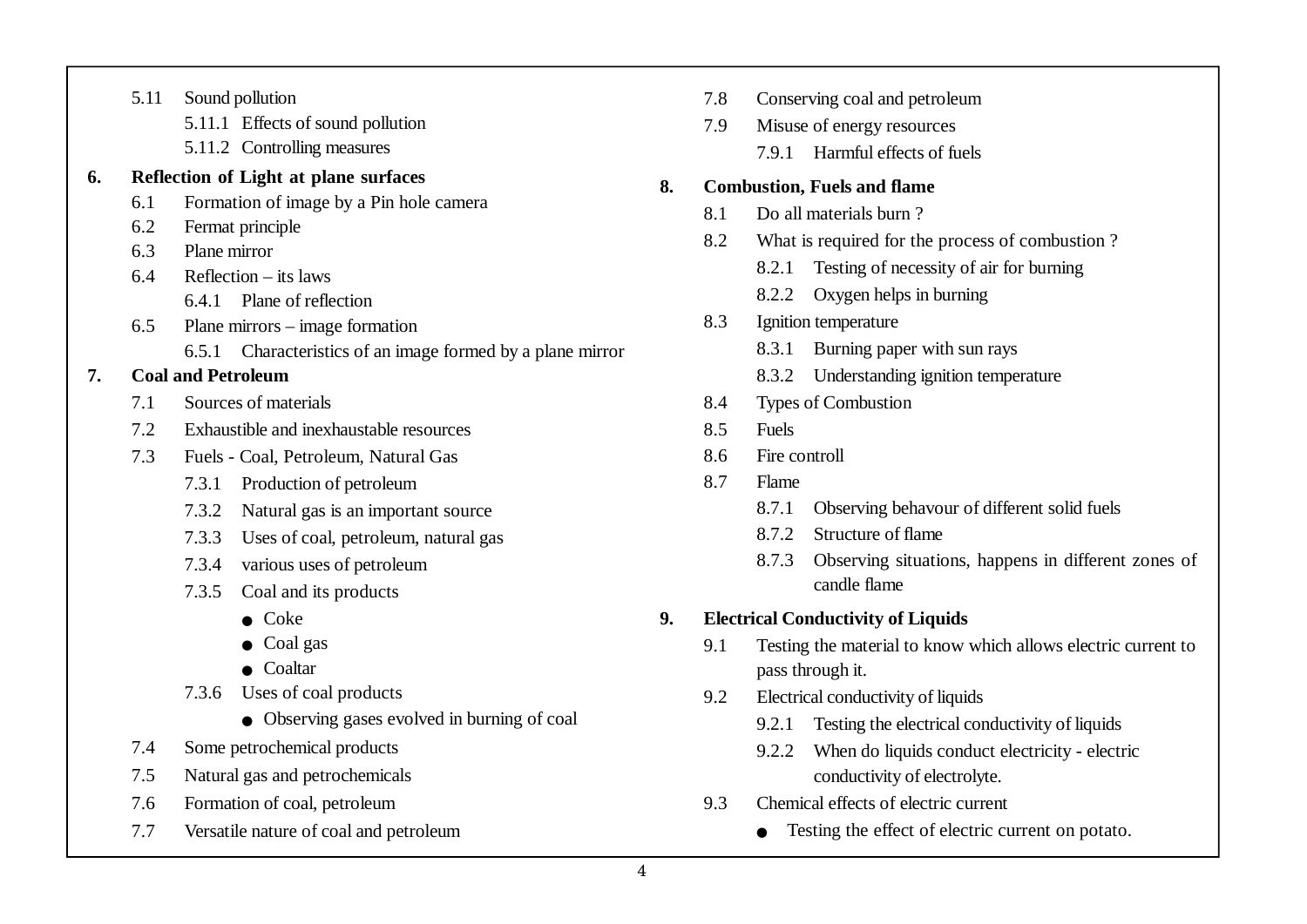|     | 9.4  | Electrolytic cell                                      |  |  |  |  |
|-----|------|--------------------------------------------------------|--|--|--|--|
|     |      | 9.4.1 Making of an electric cell                       |  |  |  |  |
|     | 9.5  | Electroplating                                         |  |  |  |  |
|     |      | 9.5.1<br>Electroplating procedure                      |  |  |  |  |
|     |      | 9.5.2 Uses of electroplating                           |  |  |  |  |
| 10. |      | Some natural phenomena                                 |  |  |  |  |
|     | 10.1 | Lightning                                              |  |  |  |  |
|     |      | 10.1.1 Sparks - that the greeks know about             |  |  |  |  |
|     |      | 10.2 Charging by rubbing                               |  |  |  |  |
|     |      | 10.2.1 Effects of rubbing                              |  |  |  |  |
|     |      | 10.2.2 Effects of charged bodies                       |  |  |  |  |
|     | 10.3 | Types of charges and their interaction                 |  |  |  |  |
|     |      | 10.3.1 Finding the presence of charge on a body        |  |  |  |  |
|     |      | 10.3.2 Transfer of charge                              |  |  |  |  |
|     | 10.4 | Story of Lightning - Safety measures                   |  |  |  |  |
|     |      | 10.4.1 Lightning conducter                             |  |  |  |  |
|     | 10.5 | Earthquakes                                            |  |  |  |  |
|     |      | 10.5.1 Collecting information about earthquake damages |  |  |  |  |
|     |      | 10.5.2 What is earthquake                              |  |  |  |  |
|     |      | 10.5.3 Causes of earthquake                            |  |  |  |  |
|     |      | 10.5.4 Earthquakes - safety measures                   |  |  |  |  |
|     |      | 10.5.5 Earthquakes in Telangana                        |  |  |  |  |
| 11. |      | <b>Stars and the Solar system</b>                      |  |  |  |  |
|     | 11.1 | Observing changes in length of shadow                  |  |  |  |  |
|     |      | 11.2 Understanding the North - South movement of Sun   |  |  |  |  |
|     | 11.3 | Sun-dail                                               |  |  |  |  |
|     |      |                                                        |  |  |  |  |

11.4 Phases of moon

- 11.4.1 Why moon shape changed
- 11.4.2 Moon surface
- 11.5 Solar eclipse
	- 11.5.1 Types of Solar eclipse
- 11.6 Lunar eclipse
	- 11.6.1 Types of lunar eclipse
- 11.7 Know about stars
	- 11.7.1 Observing movements of constellation
	- 11.7.2 Why polar star appears fixed at a point
- 11.8 The Solar System
	- 11.8.1 Sun
	- 11.8.2. The Planets
	- 11.8.3 Some other members of Solar system
		- Asteroids
		- $\bullet$  Comets
		- $\bullet$  Meteors and Meteorites
- 11.9 Artificial Satellites
- 11.10 How people know earth is spherical
	- 11.10.1 How people know earth rotates on its own axis

### **12. Graphs of Motion**

- 12.1 Motion, Graphs Introduction
- 12.2 Graph is not a map
- 12.3 Graphs of uniform motion
	- 12.3.1 Slope of Graph Velocity
	- 12.3.2 Graphs of Stationary Objects
- 12.4 Graphs of non-uniform motion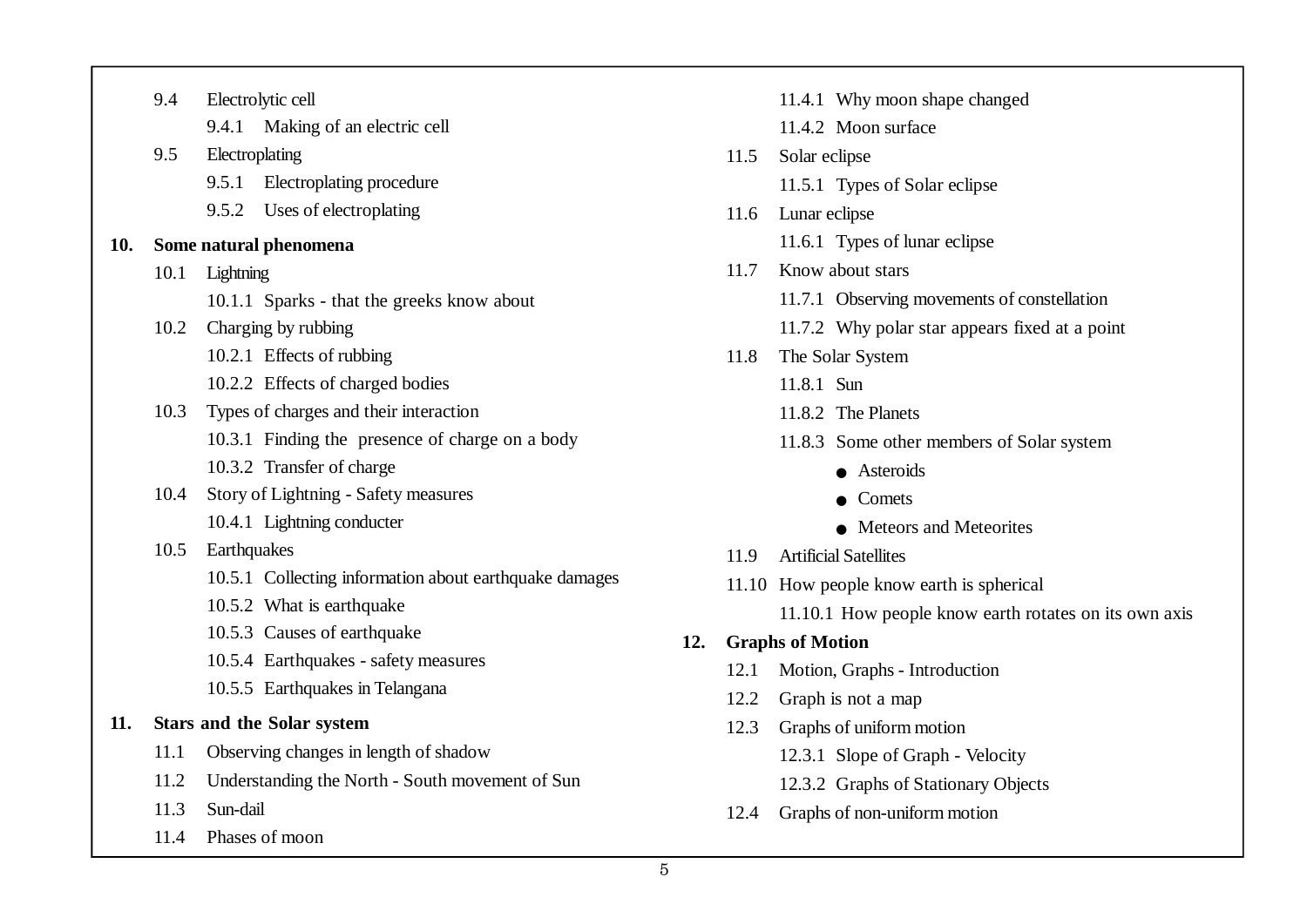## **PHYSICAL SCIENCE SYLLABUS**

# **9th CLASS**

### **1. Matter around us**

- 1.1 States of matter
- 1.2 Properties of solids, liquids and gases
	- 1.2.1 Shape and volume
	- 1.2.2 Identifying the shape and volume of liquids
	- 1.2.3 Do the gases have definite shape and fixed volume
	- 1.2.4 Compressibility
	- 1.2.5 Observing compressibility of different materials
- 1.3 Diffusion
	- 1.3.1 Observing diffusion of gases
	- 1.3.2 Observing the diffusion of liquids
	- 1.3.3 Observing diffusion of particles of solids into liquids
	- 1.3.4 Diffusion of two gases
- 1.4 Can matter change its state ?
- 1.5 What is matter made up of
	- 1.5.1 How small are the particles of matter
	- 1.5.2 Space between particles
- 1.6 Particles of matter attract each other
	- 1.6.1 Observing the force of attraction between the particles of matter.
- 1.7 How diffusion takes place
- 1.8 Effect of temperature on change of state
- 1.9 Effects of change of pressure on change of state
- 1.10 Evaporation
	- 1.10.1 Effects of surface area, humidity and wind speed on evaporation
	- 1.10.2 Experience with evaporation

## **2. Motion**

- 2.1 What is relative
- 2.2 Motion is relative
	- 2.2.1 Distance and displacement
		- $\bullet$  Drawing path and distinguishing between distance and displacement
		- $\bullet$  Drawing displacement vectors
- 2.3 Average speed and average velocity
	- 2.3.1 Measuring average speed and average velocity
	- 2.3.2 Speed and velocity
	- 2.3.3 Observing direction of motion of a body
- 2.4 Uniform motion
- 2.5 Non uniform motion
	- 2.5.1 Observing the motion of a ball on an inclined plane
	- 2.5.2 Observing uniform circular motion
	- 2.5.3 Observing motion of an object thrown into air
- 2.6 Acceleration
	- 2.6.1 Equations of uniform accelerated motion
	- 2.6.2 Finding the acceleration and velocity of an object moving on an inclined plane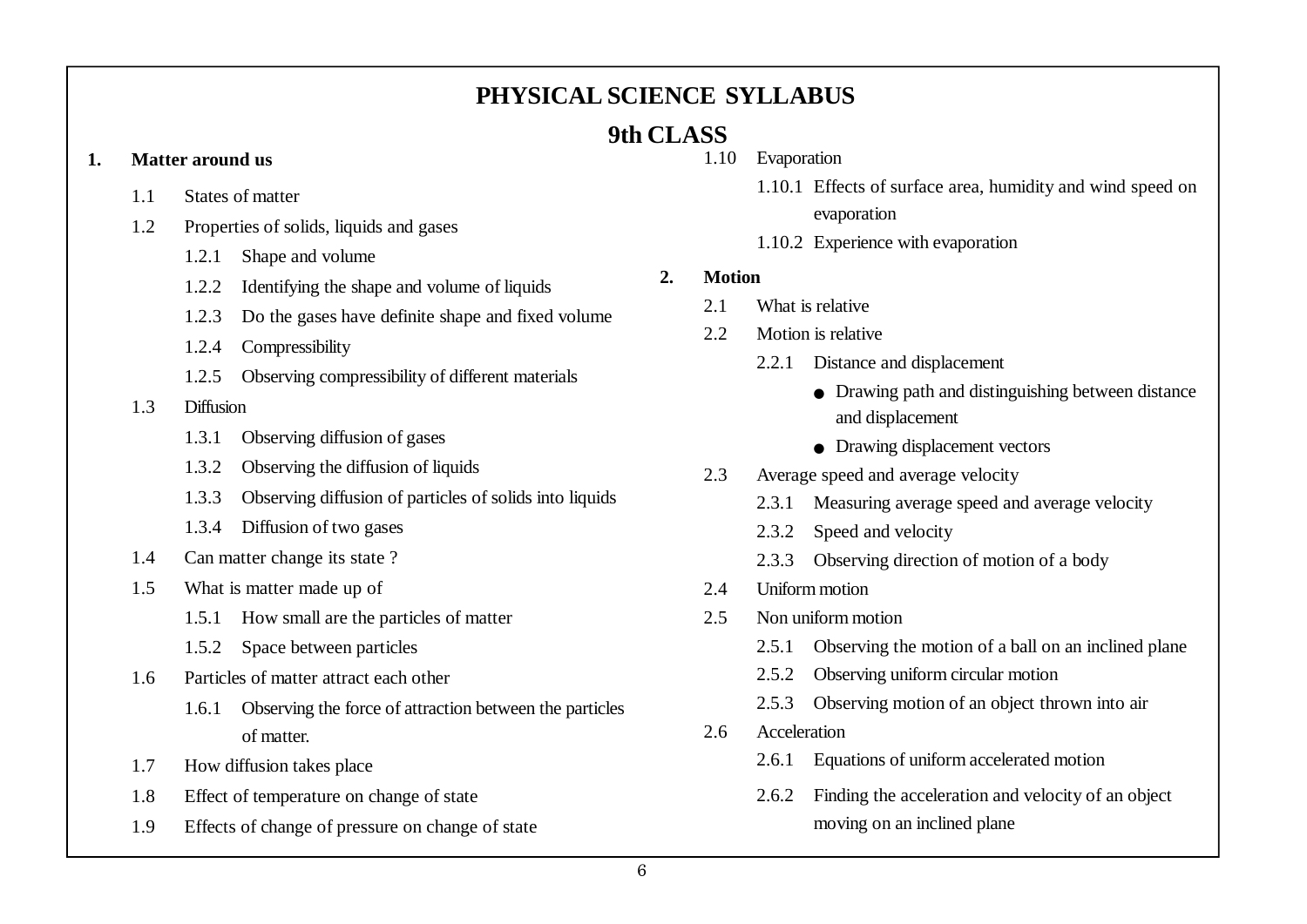#### **3. Laws of motion**

- 3.1 An introduction into laws of motion thought of Gelileo
- 3.2 First law of motion
	- 3.2.1 Observing motion of coin kept on thick paper
	- 3.2.2 Observing motion of the the coins hit by a striker
- 3.3 Inertia and mass
	- 3.3.1 Pushing two wooden blocks with same force
- 3.4 Second law of motion
	- 3.4.1 Linear momentum
		- Net force accelaration
		- $\bullet$  Mass acceleration
		- $\bullet$  Atwood machine
- 3.5 Third law of motion
	- 3.5.1 Pulling two spring balances
	- 3.5.2 Balloon rocket
	- 3.5.3 Action and reaction forces acting on two different objects
- 3.6 Conservation of momentum
	- 3.6.1 Dropping eggs on different surfaces net force on egg

### **4. Refraction of light at plane surface**

- 4.1 Refraction
- 4.2 Refractive index
- 4.3 Relative refractive index
	- 4.3.1 Obtaining the relation between angle of incidence and angle of refraction - Snells law
- 4.3.2 Derivation of Snell's Law
- 4.4 Total internal reflection
	- 4.4.1 Mirages
- 4.5 Applications of total internal reflection
	- 4.5.1 Brilliance of diamands
	- 4.5.2 Optical Fibres
- 4.6 Reflection through a glass slab
	- 4.6.1 Lateral shift
	- 4.6.2 Vertical shift

## **5. Gravitation**

- 5.1 Uniform circular motion
	- 5.1.1 Observing the motion of an object moving in circular path
	- 5.1.2 Drawing velocity vectors in uniform circular motions
	- 5.1.3 Centripetal acceleration, Centripetal Force
- 5.2 Universal law of gravitation
	- 5.2.1 Acceleration is independent of masses
	- 5.2.2 What is the direction of 'g' ?
- 5.3 Weight
	- 5.3.1 Can we measure the weight of free fall body ?
	- 5.3.2 Observing changes during the free fall of a body
- 5.4 Centre of gravity
	- 5.4.1 Balancing objects
	- 5.4.2 Locating centre of gravity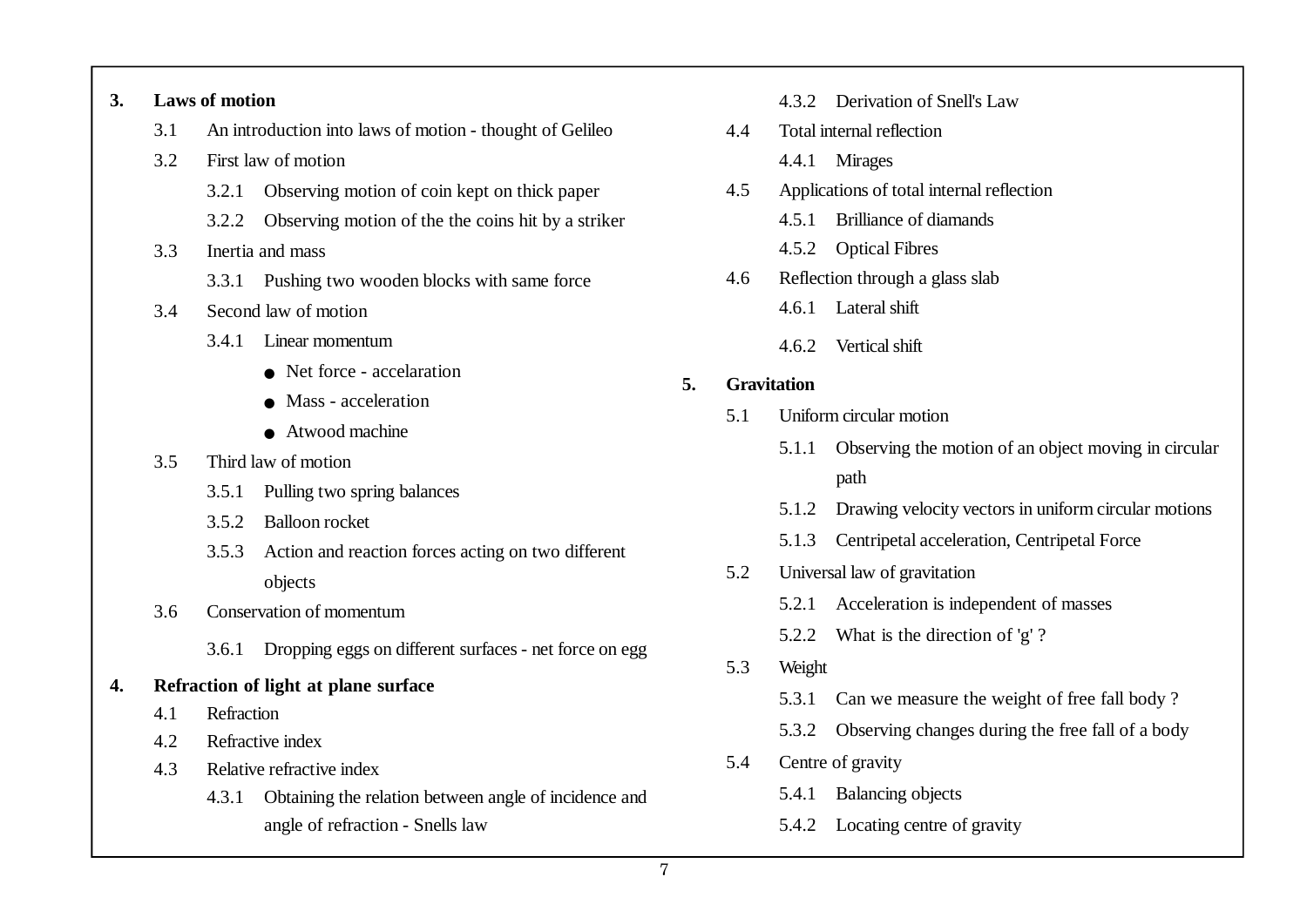|  | Stability |
|--|-----------|
|--|-----------|

- 5.6 Shift of the centre of gravity and its effects
- **6 Is matter pure ?**
	- 6.1 Is full cream pure ?
	- 6.2 What is mixture ?
	- 6.3 Types of mixtures (homogenous, heterogeneous)
	- 6.4 Solutions
		- 6.4.1 Properties of Solutions
		- 6.4.2 Concentration of Solutions
		- 6.4.3 Preparation of saturated and unsaturated solutions
		- 6.4.4 Factors affecting on the rate of dissolving

### 6.5 Suspensions and colloids

- 6.5.1 Finding of heterogeneous mixture suspensions and colloids
- 6.6 Separations of components of a mixture
	- 6.6.1 Sublimation Separation of mixtures by sublimation
	- 6.6.2 Evaporation Process of Evaporation of Water
- 6.7 Chromatography Paper Chromatography
- 6.8 Separation of immiscible and miscible liquids
	- 6.8.1 Separation of immiscible liquids
	- 6.8.2 Separation of mixture of two immiscible liquids
	- 6.8.3 Distillation Separation of two miscible liquids by distillation
	- 6.8.4 Fractional distillation
- 6.9 Types of pure substances
	- 6.9.1 Can we separate Sulpher and Oxygen from Copper Sulphate
	- 6.9.2 Understanding the nature of elements, compounds and mixtures

### **7. Atoms Molecules and Chemical Reaction**

- 7.1 An introduction about atoms
- 7.2 Change of mass in chemical reactions
- 7.3 Law of conservation of mass
- 7.4 Law of constant proportions
- 7.5 Darton's atomic theory
	- 7.5.1 Atoms and molecules
- 7.6 Why do we name elements ?
- 7.7 Symbols of elements
- 7.8 Some unusual symbols
- 7.9 Elements with more than one atom in their molecules
- 7.10 Atomicity
- 7.11 Valency
- 7.12 What is ion ?
- 7.13 Atomic mass
- 7.14 Molecules of compounds
	- 7.14.1 Chemical formulae of compounds(Criss-Cross method)
- 7.15 Molecular mass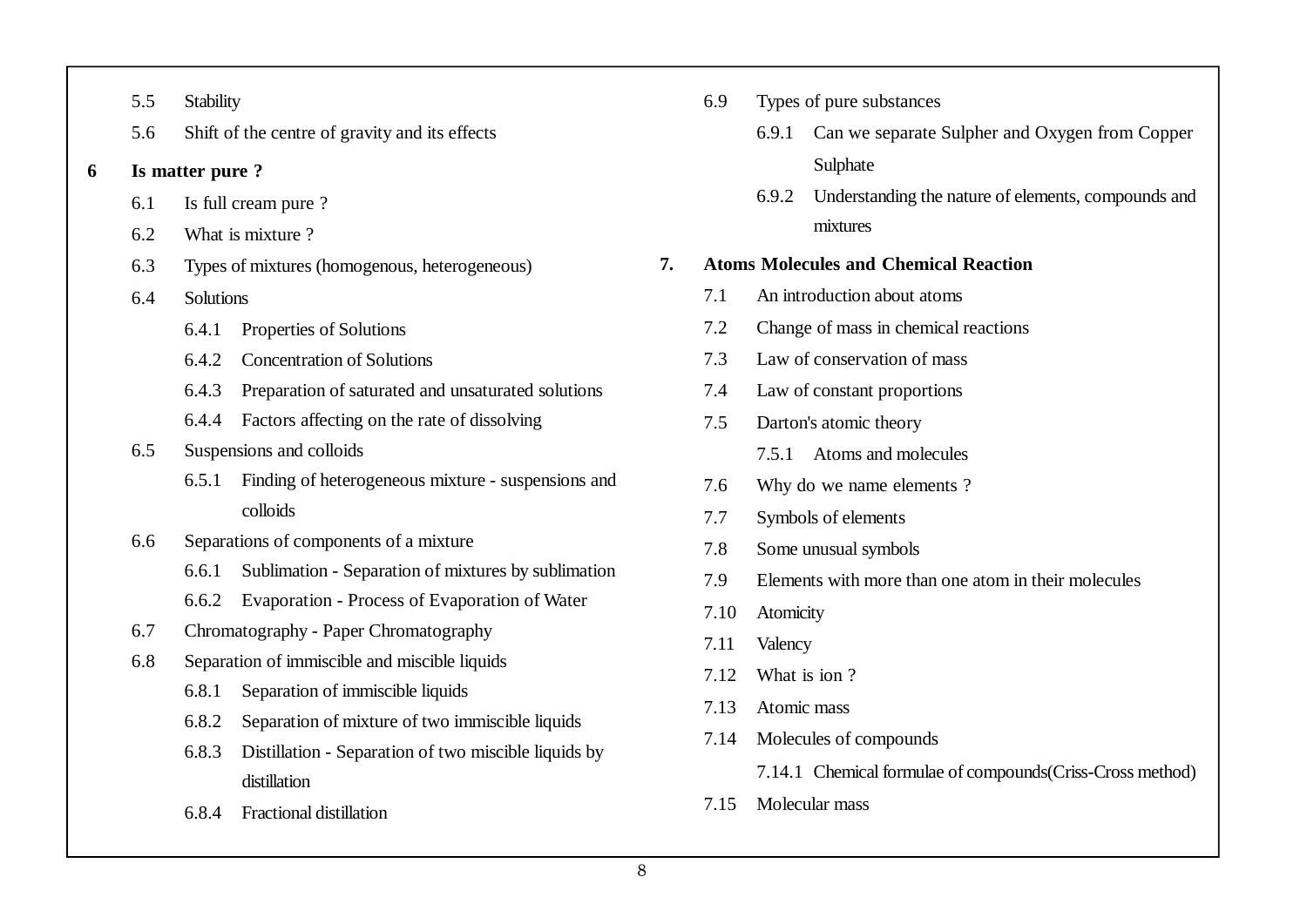- 7.16 Formula unit mass
- 7.17 Mole concept
	- 7.17.1 Molar mass
- 7.18 Types of Chemical Reactions
	- 7.18.1 Combinations reaction : (Exothermic chemical reactions, Endothermic reactions)
	- 7.18.2 Decomposition reaction : (Thermal, Electrolytic, Photochemical reactions- examples only without mentioning names)
	- 7.18.3 Displacement reaction
	- 7.18.4 Double displacement reaction
- 7.19 Oxidation and Reduction
- 7.20 How you observe the effects of Oxidation reactions in dialy life
	- 7.20.1 Corrosion and prevention of corrosion
	- 7.20.2 Combustion
	- 7.20.3 Yeast reaction
	- 7.20.4 Bleaching
	- 7.20.5 Rancidity

## **8. Floating bodies**

- 8.1 Can objects sink or float ? (fun activity)
- 8.2 Density relative density
- 8.3 Relative density of liquids
	- 8.3.1 Making of lactometer
- 8.4 When do objects float on water ?
	- 8.4.1 Do objects denser than water float on it ?
	- 8.4.2 Is the weight of object and weight of water displaced by it equal ?
	- 8.4.3 Making aluminium to float
- 8.5 Upward force in liquids
- 8.6 Pressure of Air
	- 8.6.1 Atmospheric pressure
	- 8.6.2 Measuring atmospheric pressure
- 8.7 Pressure at a depth 'h' in a liquid
	- 8.7.1 Pressure difference at different levels of depth in fluids
- 8.8 Measuring the force of buoyancy
	- 8.8.1 Measuring the weight of the water displaced by the immersed stone
- 8.9 Archimedes' principles
- 8.10 Pascal's principle Bramah press
- **9. What is inside atom**
	- 9.1 Sub-atomic particles
		- 9.1.1 Electrons, protons, neutrons
	- 9.2 Structure of atom
		- 9.2.1 Sketch the structure of atom as you imagine
	- 9.3 Thomson's Model of atom
	- 9.4 Rutherford's alpha particles scattering experiment Rutherford's observations
		- 9.4.1 Nuclear model of an Atom Limitations of Rutherford's atomic model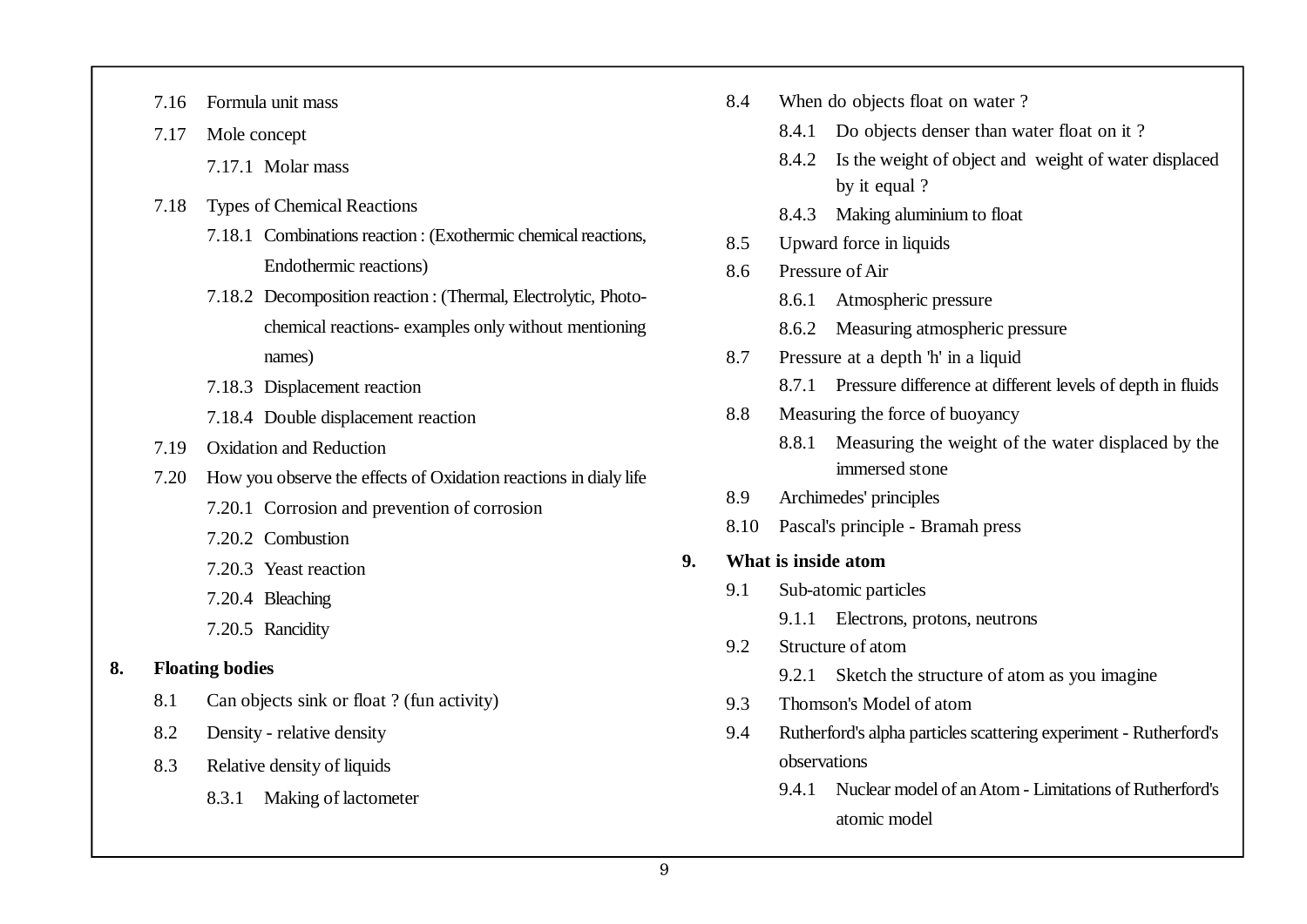|                                 | 9.5                             | Bohr's model of the atom                                            |  |  |
|---------------------------------|---------------------------------|---------------------------------------------------------------------|--|--|
|                                 | 9.6                             | Distribution of electrons in different orbits (shells)              |  |  |
|                                 | 9.7                             | Valency                                                             |  |  |
|                                 |                                 | 9.7.1<br>Importance of valency                                      |  |  |
|                                 | 9.8                             | Atomic number                                                       |  |  |
|                                 | 9.9                             | Atomic mass number                                                  |  |  |
|                                 | 9.10                            | Writing symbols of atoms                                            |  |  |
|                                 | 9.11                            | Isotopes                                                            |  |  |
| 9.11.1 Applications of isotopes |                                 |                                                                     |  |  |
| 10.                             |                                 | <b>Work and Energy</b>                                              |  |  |
|                                 | 10.1                            | Work                                                                |  |  |
|                                 |                                 | 10.1.1 Scientific meaning of the work                               |  |  |
|                                 |                                 | 10.1.2 Definition of work in science                                |  |  |
|                                 | 10.2                            | Energy                                                              |  |  |
|                                 | 10.2.1 Energy transfer and work |                                                                     |  |  |
|                                 |                                 | 10.2.2 Understanding the increase and decrease in energy            |  |  |
|                                 | an object                       |                                                                     |  |  |
|                                 | 10.3                            | Kinetic energy<br>10.3.1 Mathematical Expression for Kinetic energy |  |  |
|                                 |                                 |                                                                     |  |  |
|                                 | 10.4                            | Potential energy                                                    |  |  |
|                                 |                                 | 10.4.1 Observing energy in stretched rubber band                    |  |  |
|                                 |                                 | 10.4.2 Observing the energy in an object at some height             |  |  |
|                                 |                                 |                                                                     |  |  |

|     |             | 10.5 Mechanical energy                                            |  |  |
|-----|-------------|-------------------------------------------------------------------|--|--|
|     | 10.6        | Conversion of energy                                              |  |  |
|     |             | 10.6.1 Conservation of mechanical energy                          |  |  |
|     |             | 10.6.2 Calculating total energy of free fall at different heights |  |  |
|     | 10.7        | Power                                                             |  |  |
|     | 10.8        | Sources of Engery                                                 |  |  |
|     |             | 10.8.1 Source of Engery                                           |  |  |
|     |             | 10.8.2 Fuels                                                      |  |  |
|     | 10.9        | Renuable energy Resources                                         |  |  |
|     |             | 10.9.1 Solar energy, Solar Cells                                  |  |  |
|     |             | 10.9.2 Biomass                                                    |  |  |
|     |             | $10.9.3$ Biogas                                                   |  |  |
|     |             | 10.9.4 Ocean energy                                               |  |  |
|     |             | $\bullet$ Tidal energy                                            |  |  |
|     |             | • Motion Thermal energy                                           |  |  |
|     |             | 10.9.5 Geo Thermal energy                                         |  |  |
|     |             | 10.9.6 Wind energy                                                |  |  |
|     |             | 10.9.7 Atomic energy                                              |  |  |
|     |             | • Nuclear Fission                                                 |  |  |
|     |             | Nuclear Fusion                                                    |  |  |
| 11. | <b>Heat</b> |                                                                   |  |  |
|     | 11.1        | Thermal equilibrium - Heat and Temperature                        |  |  |
|     |             |                                                                   |  |  |

- 11.1.1 Heat
- 11.1.2 Temperature and Kinetic Energy

in energy of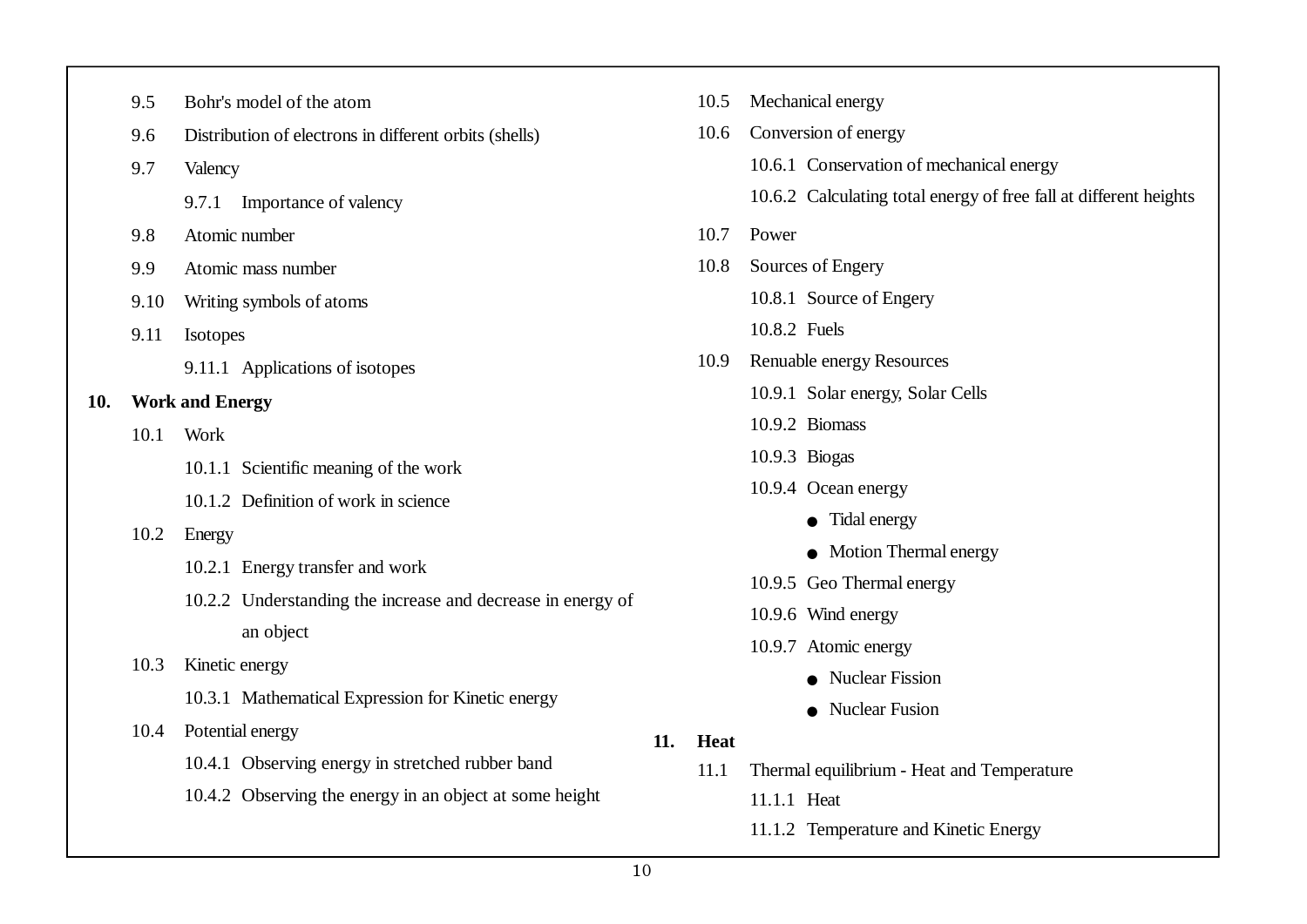- 11.2.1 Applications of Specific Heat capacity
- 11.3 Methods of mixtures
	- 11.3.1 Principle of method of mixtures Determination of specific heat of a solid
- 11.4 Evoporation, Condensation, Humidity, Dew and Fog, Bioling, Melting, Freezing
- **12. Sound**
	- 12.1 Sound is a form of energy
	- 12.2 Production of sound
		- 12.2.1 Observing the vibration of tuning fork
	- 12.3 How does sound travel
		- 12.3.1 Propagation of sound
	- 12.4 Types of waves
		- 12.4.1 Transvers waves
		- 12.4.2 Sound waves are Longitudinal waves

#### 12.5 Characteristics of sound wave

- 12.5.1 Wave length
- 12.5.2 Amplitude
- 12.5.3 Time period, frequency
- 12.5.4 Speed of sound wave
- 12.6 Characteristics of musical waves
	- 12.6.1 Pitch
- 12.6.2 Loudness
- 12.6.3 Quality
- 12.7 Reflection of sound
	- 12.7.1 Listening reflected sound Echo
	- 12.7.2 Reverberation
	- 12.7.3 Uses of multiple reflection of sound
		- Megaphone, Horm
		- $\bullet$  Stethoscope
		- $\bullet$  Designing of Concert halls and Cinema halls
- 12.8 Range of Hearing
- 12.9 Applications of ultrasounds
	- 12.9.1 Industrial applications
	- 12.9.2 Medical applications
- 12.10 Sonar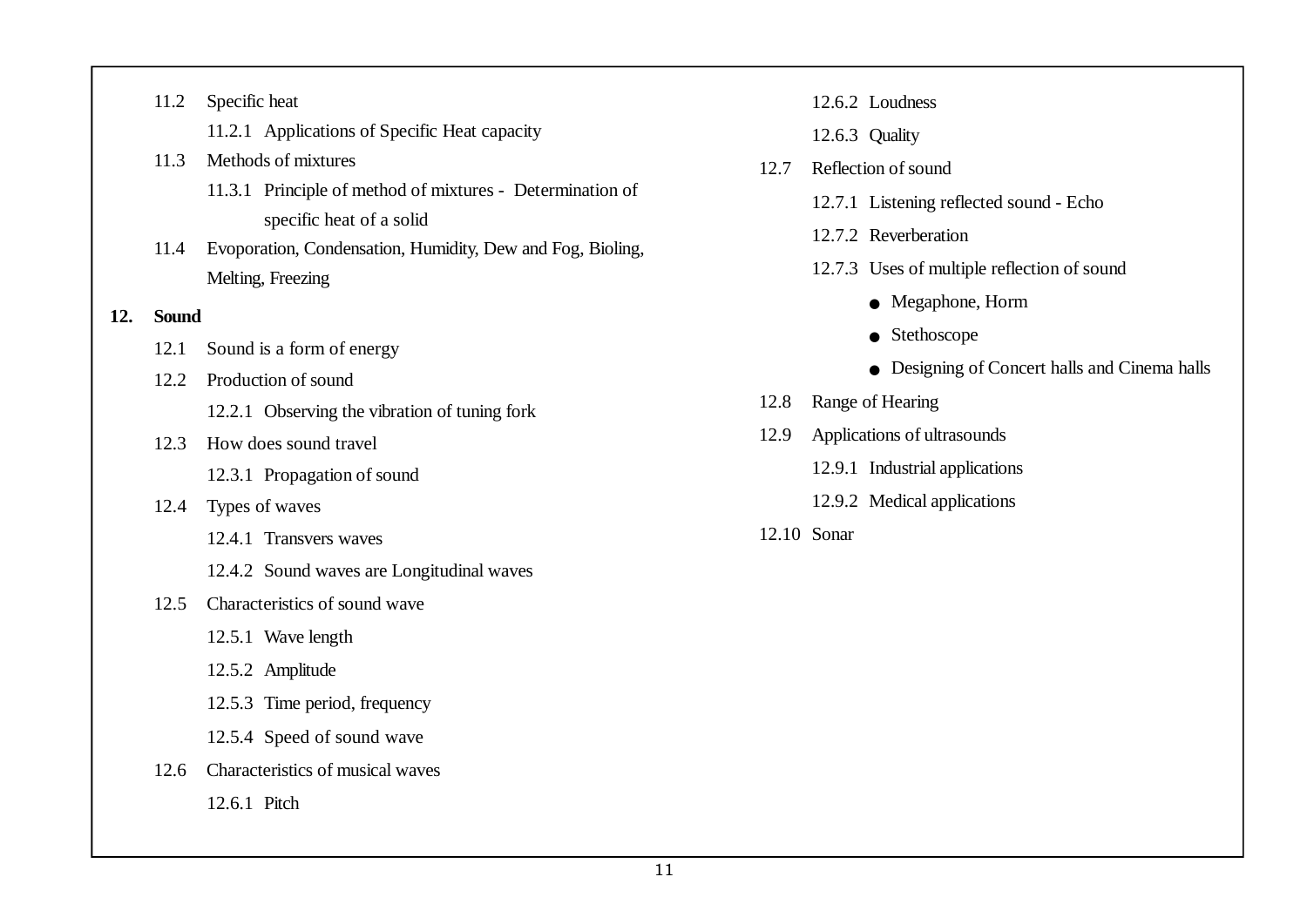## **PHYSICAL SCIENCE - SYLLABUS**

## **10th CLASS**

#### **1. Reflection of light at curved surface**

- 1.1 Normal to the curved surface
- 1.2 Spherical mirrors, convex, conclave mirrors
- 1.3 Pole, Focus, Centre of curvature, principle axis, Redias of curvature, Focal length
- 1.4 Images formed by spherical mirrors
- 1.5 Ray diagrams for spherical mirrors
	- 1.5.1 Rules for Ray diagrams by sing laws of reflection
- 1.6 Formula for spherical mirrors sign convention
	- 1.6.1 Magnification
- 1.7 Application of reflection Solar Cooker

## **2. Chemical Equations and Reactions**

- 2.1 Some daily life examples of chemical reactions.
- 2.2 Chemical equations writing chemical equations, skeletal chemical equations, balancing chemical equations
- 2.3 Writing symbols of physical states, Heat changes, gas evolved and precipitate formed
- 2.4 Interperting a balanced chemical equation
	- 2.4.1 Calculations based on mass, volume, number of molecules and moles
- **3. Acids, Bases and Salts**
	- 3.1 Chemical properties of acids & bases
- 3.1.1 Acids & Bases in laboratory Indicators
- 3.1.2 Reaction of Acids & Bases with Metals
- 3.1.3 Reaction of Acids & Bases with Metal Carbonates and Metal hydrogen carbonates
- 3.1.4 Reaction of Acids & Bases with each other (Neutralization)
- 3.1.5 Reaction of Acids with Metallic oxides
- 3.1.6 Reaction of Bases with Non-Metallic oxides
- 3.2 What do acids have in common? What do bases have in common?
- 3.3 Do Acids produce Ions only in Aqueous Solution ?
- 3.4 Recation of Acid, Base with water
- 3.5 Strength of Acid or Base **p H** scale
- 3.6 Importance of **p H** in everyday life
	- 3.6.1 Sensitivity of plants and animals to **p H**
	- 3.6.2 **p H** of soils, **p <sup>H</sup>**in digestive system, **p <sup>H</sup>**tooth decay
	- 3.6.3 Self defense by animals and plants through chemical warfare
- 3.7 Salts
	- 3.7.1 Family of salts
	- 3.7.2  $\mathbf{p}^{\text{H}}$  of salts
- 3.8 Chemicals from common salt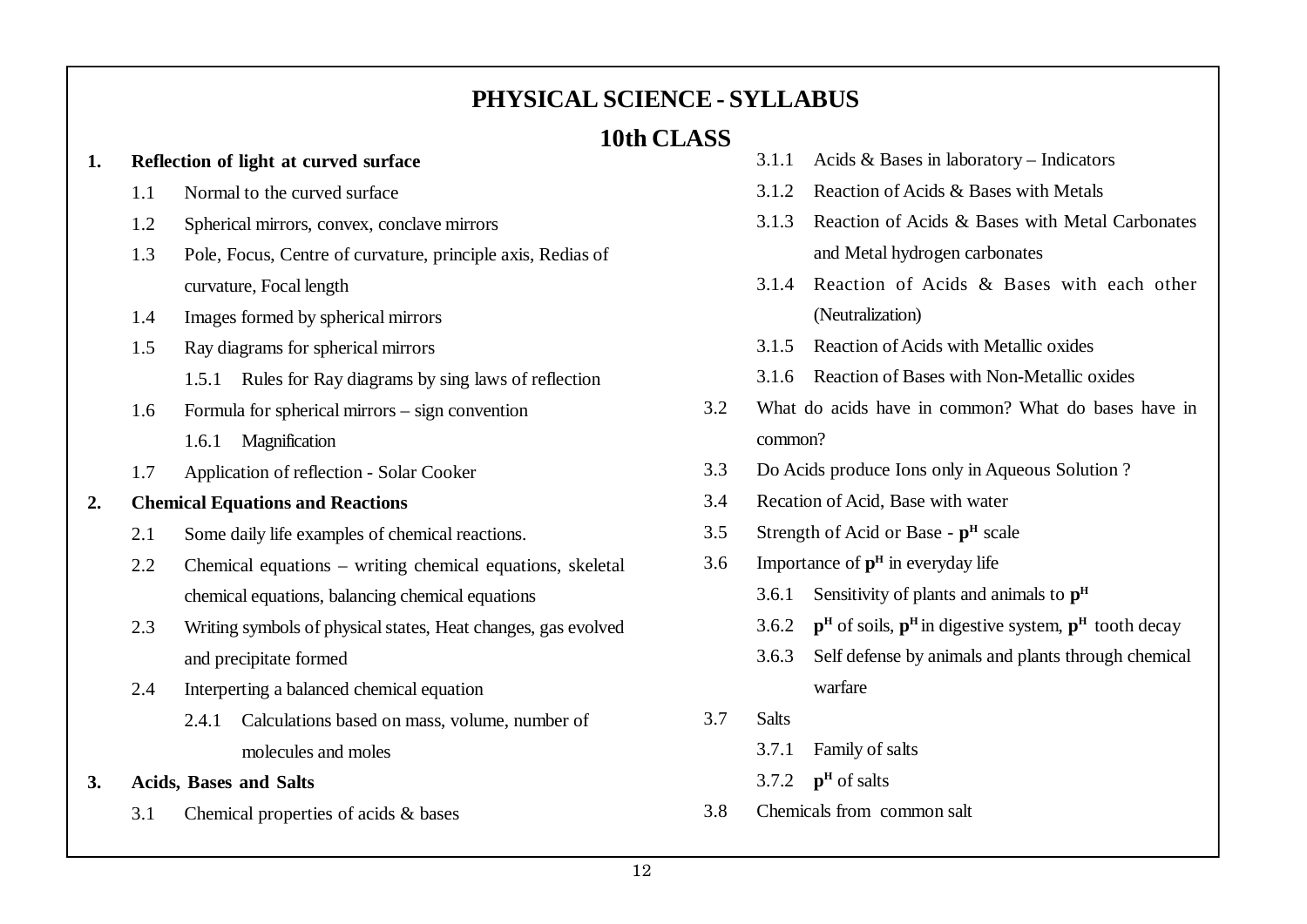|    |     | 3.8.1                                                    | Common salt $-$ a raw material for other chemicals     |  |  |  |  |
|----|-----|----------------------------------------------------------|--------------------------------------------------------|--|--|--|--|
|    |     | 3.8.2                                                    | Preparation of Sodium Hydroxide, Bleaching powder,     |  |  |  |  |
|    |     |                                                          | Baking soda, Washing soda and uses                     |  |  |  |  |
|    |     | 3.8.3                                                    | Removing of water of crystallization                   |  |  |  |  |
|    |     | 3.8.4                                                    | <b>Plaster of Paris</b>                                |  |  |  |  |
| 4. |     |                                                          | Refraction of light at curved surface                  |  |  |  |  |
|    | 4.1 |                                                          | Refraction of light at curved surface                  |  |  |  |  |
|    |     | 4.1.1                                                    | Image formatioon - Dervation of curved surface formula |  |  |  |  |
|    | 4.2 |                                                          | Lenses                                                 |  |  |  |  |
|    |     | 4.2.1                                                    | Focal length of the lens                               |  |  |  |  |
|    | 4.3 | Rules for Ray diagram                                    |                                                        |  |  |  |  |
|    | 4.4 |                                                          | Images formed by the lenses                            |  |  |  |  |
|    | 4.5 | Formula derived for thin lenses                          |                                                        |  |  |  |  |
|    | 4.6 | Focal length of lens depends on surrounding medium       |                                                        |  |  |  |  |
|    | 4.7 | Lens maker formula                                       |                                                        |  |  |  |  |
| 5. |     | Human eye and colourful world                            |                                                        |  |  |  |  |
|    | 5.1 | Least distance of distinct vision, Angle of vision       |                                                        |  |  |  |  |
|    | 5.2 | Structure of human Eye - Focal length of human Eye lens, |                                                        |  |  |  |  |
|    |     | accommodation                                            |                                                        |  |  |  |  |
|    | 5.3 | Common accommodation defects of vision -                 |                                                        |  |  |  |  |
|    |     | Myopia, Hypermetropia, presbyopia                        |                                                        |  |  |  |  |
|    |     | 5.3.1<br>Power of lens                                   |                                                        |  |  |  |  |
|    |     |                                                          |                                                        |  |  |  |  |

| 5.4 | Prism                                                               |                                                        |  |  |  |  |
|-----|---------------------------------------------------------------------|--------------------------------------------------------|--|--|--|--|
|     | 5.4.1                                                               | Rerective Index of Prism                               |  |  |  |  |
|     | 5.4.2                                                               | Derivation of formula for Rerective Index of Prism     |  |  |  |  |
| 5.5 | Dispersion                                                          |                                                        |  |  |  |  |
|     | 5.5.1                                                               | Rainbow                                                |  |  |  |  |
| 5.6 | Scattering of light                                                 |                                                        |  |  |  |  |
|     | <b>Structure of atom</b>                                            |                                                        |  |  |  |  |
| 6.1 | Spectrum                                                            |                                                        |  |  |  |  |
|     | 6.1.1                                                               | Wave nature of light                                   |  |  |  |  |
| 6.2 |                                                                     | Electromagnetic Spectrum                               |  |  |  |  |
|     | 6.2.1                                                               | Planck's theory                                        |  |  |  |  |
| 6.3 | Bohr's model of Hydrogen atom and its limitations                   |                                                        |  |  |  |  |
|     | 6.3.1                                                               | Bohr - Sommerfeld model of an Atom                     |  |  |  |  |
| 6.4 | Quantum mechanical model of an Atom                                 |                                                        |  |  |  |  |
|     | 6.4.1                                                               | Quantum numbers                                        |  |  |  |  |
|     | 6.4.2                                                               | Main shells, Sub-shells and orbitals in different sub- |  |  |  |  |
|     |                                                                     | shells                                                 |  |  |  |  |
|     | 6.4.3                                                               | Shapes of s, $p \& d$ orbitals                         |  |  |  |  |
| 6.5 | Electronic Configuration of elements in their atoms                 |                                                        |  |  |  |  |
| 6.6 | $l^x$ rule, Energies of electronic energy levels (n+l) rule; Aufbau |                                                        |  |  |  |  |
|     | Principal, Paulis principal, Hund's Rule of maximum multiplicity,   |                                                        |  |  |  |  |
|     |                                                                     | Stable configurations.                                 |  |  |  |  |
|     |                                                                     |                                                        |  |  |  |  |

**6.**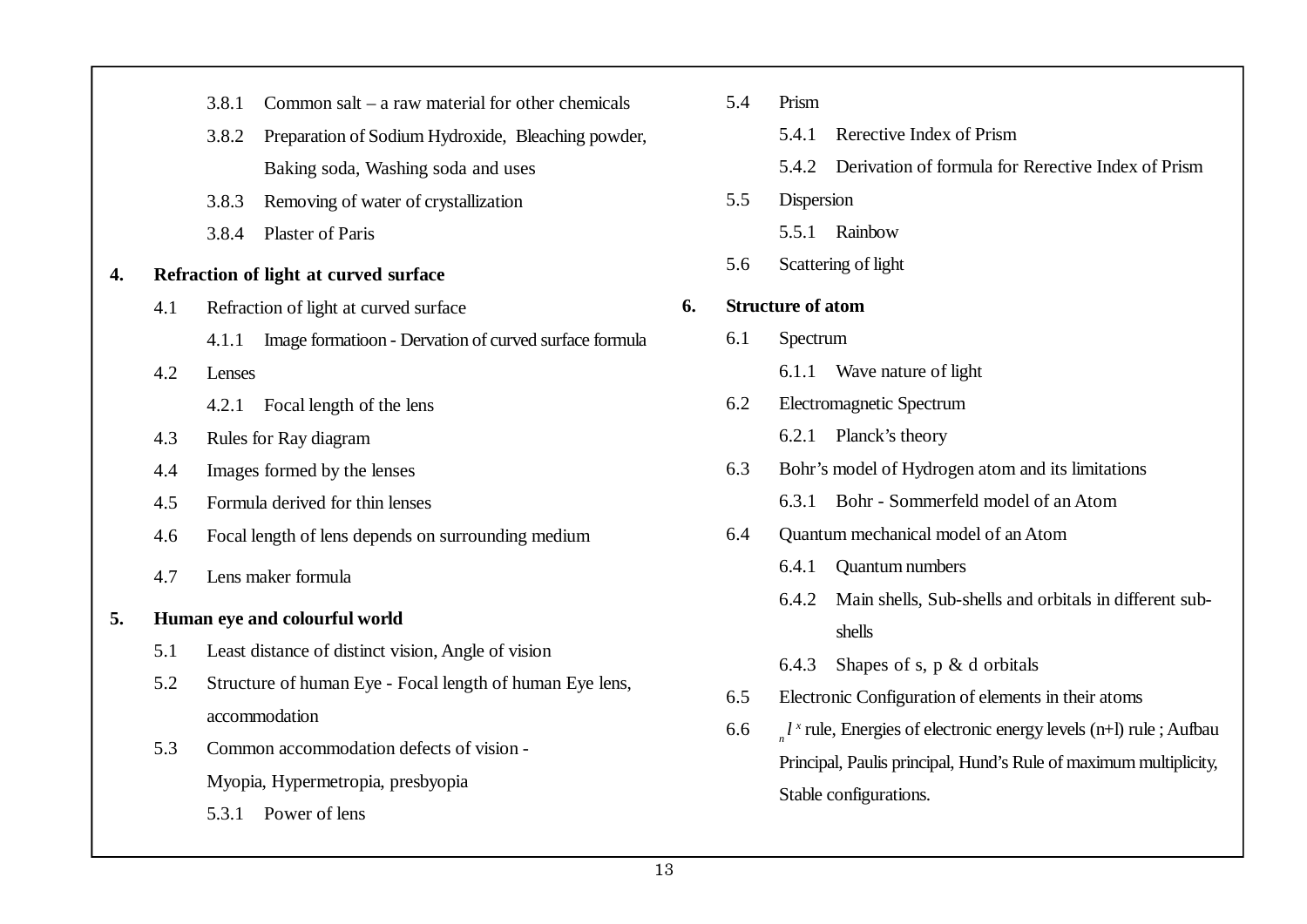#### **7. Classification of Elements - The Periodic Table**

- 7.1 Need for arrangement of elements in an organized manner
	- 7.1.1 Historical background of classification of elements
- 7.2 Doberieners Triads Limitations
- 7.3 Newland's law of Octaves
- 7.4 Mendeleev's Periodic Table (Periodic law, Achievements & Limitations)
- 7.5 Modern Periodic Table.
	- 7.5.1 Position of Elements in Modern Periodic Table
		- $\bullet$  Groups
		- Periods
		- $\bullet$  Metals and Non-metals
	- 7.5.2 Trends in Modern Periodic Table (Valency, Atomic size, Ionization Energy, Electron Affinity, Electronegativity, Metallic & Non-metallic properties)

## **8. Chemical Bonding**

- 8.1 Chemical bond definition (brief explaination)
	- 8.1.1 Lewis Symbols (or) Lewis Dot Structures
- 8.2 Electronic theory of Valence by Lewis and Kossel
	- 8.2.1 Octet Rule
- 8.3 Ionic and Covalent bonds: examples with Lewis Dot formulae
	- 8.3.1 The arrangement of Ions in Ionic componds
	- 8.3.2 Factors affecting the formation of cation and anion
- 8.4 Shapes, bond lengths and bond energies in molecules
- 8.5 Valence shell electron pair repulsion theory
- 8.6 Valence bond theory examples like  $H_2$ ,  $Cl_2$ ,  $H_2O$ ,  $BF_3$ ,  $CH_4$ , NH<sub>3</sub>, C<sub>2</sub>H<sub>6</sub>, C<sub>2</sub>H<sub>4</sub>, C<sub>2</sub>H<sub>2</sub> etc
- 8.7 Hybridisation and explaination of  $H_2O$ ,  $BF_3$ ,  $CH_4$ ,  $NH_3$  etc., molecules
- 8.8 Properties of Ionic and Covalent Compounds

## **9. Electric Current**

9.1 Electric curretnt

9.1.1  $I =$ Q t 9.1.2  $I = nqAV_{d}$ 9.2 Potential difference

- 9.3 How a battery or a cell works
	- 9.3.1 EMF
- 9.4 Ohms law and its limitations, resistance, specific resistance, factors influencing resistance, electric shock
- 9.5 Electric Circuts
	- 9.5.1 Series and parallel connection of resistances
	- 9.5.2 Kirchoff's Laws
- 9.6 Electric power
- 9.7 Safety fuses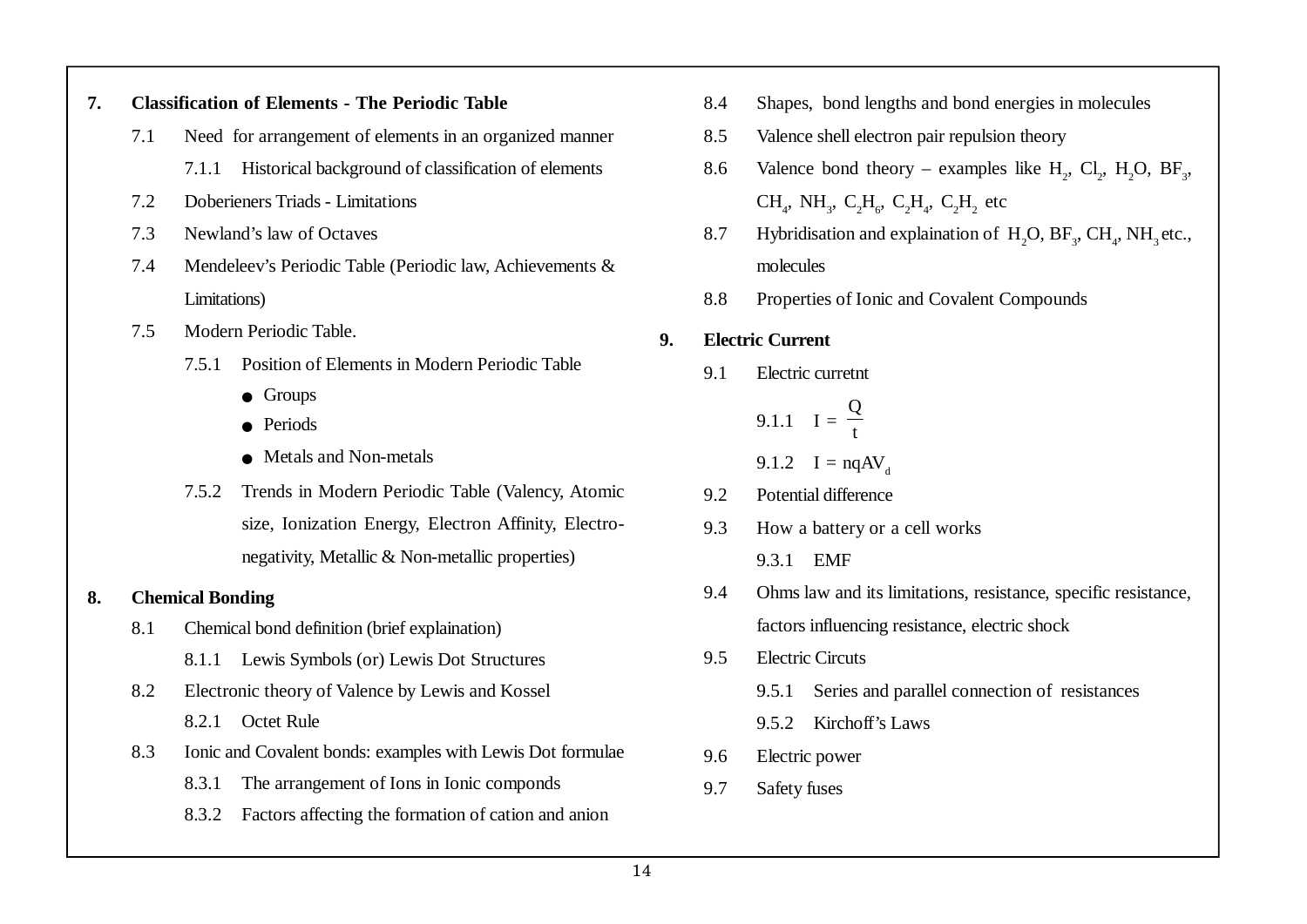| 10. | Electromagnetism |                                                                   |  |      | 11.2.1 Enrichment of ores (Concentration or Dressing)           |  |
|-----|------------------|-------------------------------------------------------------------|--|------|-----------------------------------------------------------------|--|
|     | 10.1             | Oersted Experment                                                 |  |      | 11.2.2 Extraction of Crude metal from the ore                   |  |
|     | 10.2             | Magnetic field – field lines                                      |  |      | $\bullet$ Extracting metals low in the activity series          |  |
|     |                  | 10.2.1 Magnetic Flux - Magnetic Flux density                      |  |      | $\bullet$ Extracting metal in the middle of the activity series |  |
|     | 10.3             | Magnetic field due to currents                                    |  |      | $\bullet$ Extracting metal in the top of the activity series    |  |
|     |                  | 10.3.1 Due to current carrying straight wire                      |  |      | 11.2.3 Refining metals (purification of the crude metal)        |  |
|     |                  | 10.3.2 Due to circular loop                                       |  |      | $\bullet$ Electrolytic refining                                 |  |
|     |                  | 10.3.3 Solenoid                                                   |  |      | · Distillation                                                  |  |
|     | 10.4             | Magnetic force on moving charge and current carrying wire         |  |      | $\bullet$ Poling                                                |  |
|     |                  | 10.4.1 Right hand rule                                            |  |      | $\bullet$ Liquation                                             |  |
|     | 10.5             | Electric motor                                                    |  | 11.3 | Corrosion - Prevension of Corrosion                             |  |
|     | 10.6             | Electromagnetic induction - Faraday's law (including magnetic     |  | 11.4 | Important Processes used in metallurgy                          |  |
|     |                  | $flux$ – Lenz law                                                 |  |      | 11.4.1 Smelting                                                 |  |
|     |                  | 10.6.1 Derivation of Faraday's law                                |  |      | 11.4.2 Rosting                                                  |  |
|     |                  | 10.6.2 Applications of Faraday's law of electromagnetic           |  |      | 11.4.3 Calcination                                              |  |
|     |                  | induction                                                         |  | 11.5 | <b>Flux</b>                                                     |  |
|     | 10.7             | Generators and Alternating - Direct Currents                      |  |      |                                                                 |  |
| 11. |                  | <b>Principles of Metallurgy</b>                                   |  | 11.6 | Furnace                                                         |  |
|     | 11.1             | Occurance of Metals in nature                                     |  |      | <b>Carbon and its compounds</b>                                 |  |
|     | 11.2             | Extractions of metals from the Ores - activity series and related |  | 12.1 | Introduction of Carbon compounds                                |  |
|     |                  | metallurgy, flow chart of steps involved in the extraction of     |  | 12.2 | Promotion of an Electron – Bonding in Carbon including          |  |
|     |                  | metals from ore.                                                  |  |      | Hybridization                                                   |  |